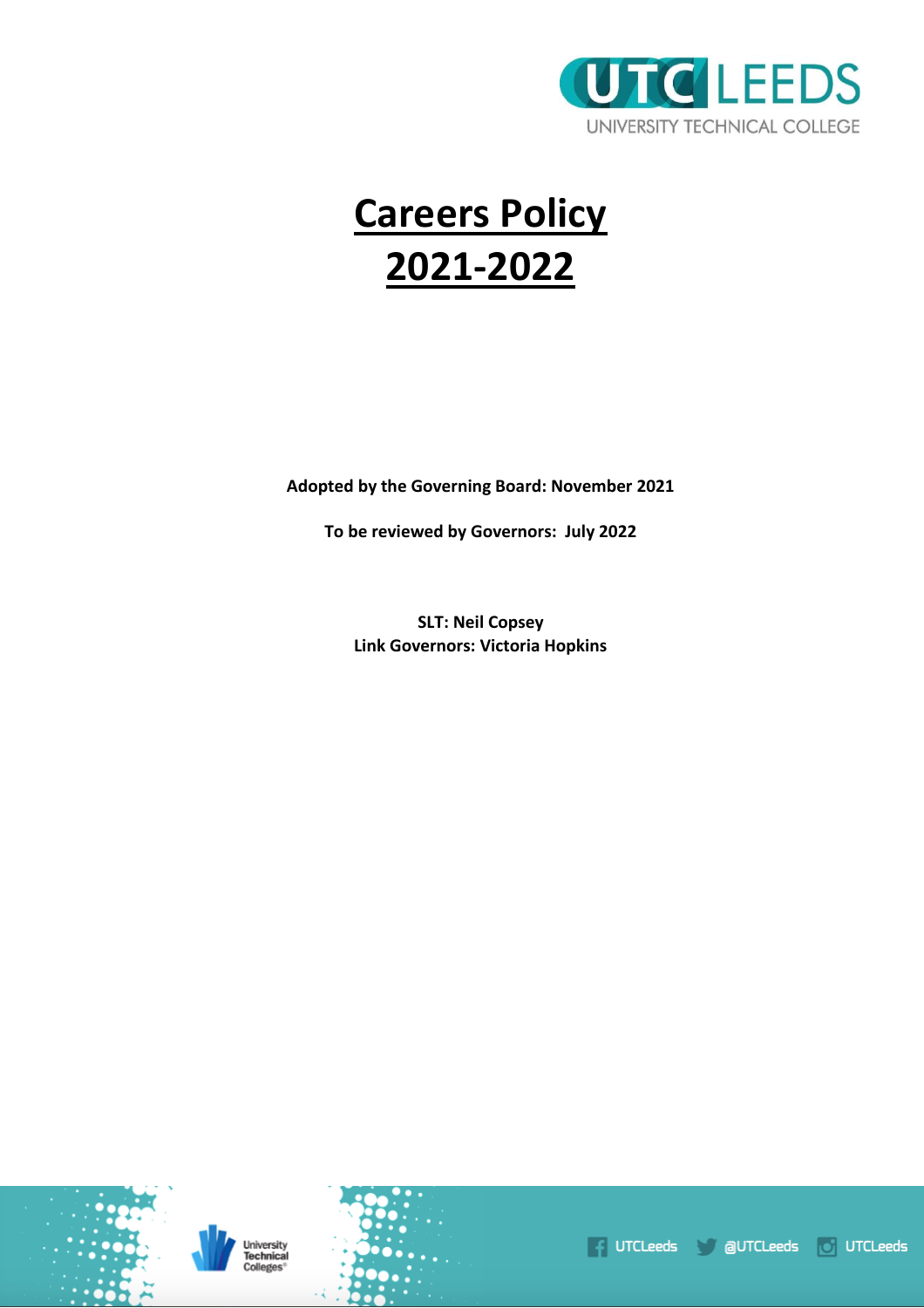

# **Careers Education, Information, Advice and Guidance Strategy UTC Leeds**

# **Ethos**

- To help prepare students for life after they leave UTC Leeds
- To give students knowledge and confidence to support students with Post-16 choices
- To support parents to help students to make informed decisions about their futures

# **Aims of CEIAG**

- To develop strong relationships with employers and external stakeholders to ensure that we meet the needs of the local labour market in strong partnership with sponsor organisation
- To support students in their applications for University, degree apprenticeship, apprenticeship and employment opportunities.
- To give students impartial information, advice and guidance on a range of career paths and future employment options
- To prepare the students for a wide range of future careers and work experience placements
- To inform and prepare students for the world of work and their place within that, including employability and "soft-skills."
- To give all students a wide range of external opportunities to help them make informed choices, including physically or virtually attending careers fairs and site visits to partner organisations.
- To involve students in reviewing and discussing what CEIAG they would like to see in the school (through a variety of channels including student voice and regular feedback.
- To ensure that all students have a face-to-face careers advice and guidance from both Profile Team Leaders, the Careers Leader and an impartial CEIAG interview in both year 11 and year 13.
- To motivate students and raise aspirations through widening pupil's horizons.
- To offer all Year 10 and 12 students Work Experience within the curriculum to gain a better understanding of experiences in the work place, both locally and nationally.
- To promote independent work experience placements for students in year 11 and year 13 outside of curriculum time, in half term holidays.
- To ensure that students are aware of the local labour market and the opportunities that are available both locally, within the region and nationally.
- To continue with our delivery of a zero NEET figure for students leaving the UTC.
- To continue our strong reputation of producing students ready for apprenticeship opportunities.
- To embed careers and employability work into our curriculum alongside subject content and project work ensuring relevance of industry links.
- To ensure that students use systems such as Grofar and UCAS effectively. This is to search for opportunities and for exploring possibilities and also to support with producing a portfolio to support with future applications for apprenticeships, employment or education.
- To work closely with the Careers & Enterprise Company and ensure that we are working towards successfully gaining all 8 Gatsby Benchmarks.

# **Quality Assurance**

As a school how do you know we are meeting our aims?

- Work with employer partners to ensure that we are meeting their needs in terms of educating the future workforce around careers guidance and available roles.
- To regularly review and update provision through discussions within Profile Team lessons with students and staff.
- Student results and analysis from CEIAG meetings and external interviews with year 140-13 students.
- Gain parent feedback from parents evenings and Google Forms regarding student destinations.
- Self-evaluation has been completed in terms of GATSBY benchmarks using the Grofar toolkit. This has highlighted areas for development and allowed us to target these areas. All other benchmarks are partially met. Our aim is to achieve 100% in all benchmarks by July 2021.



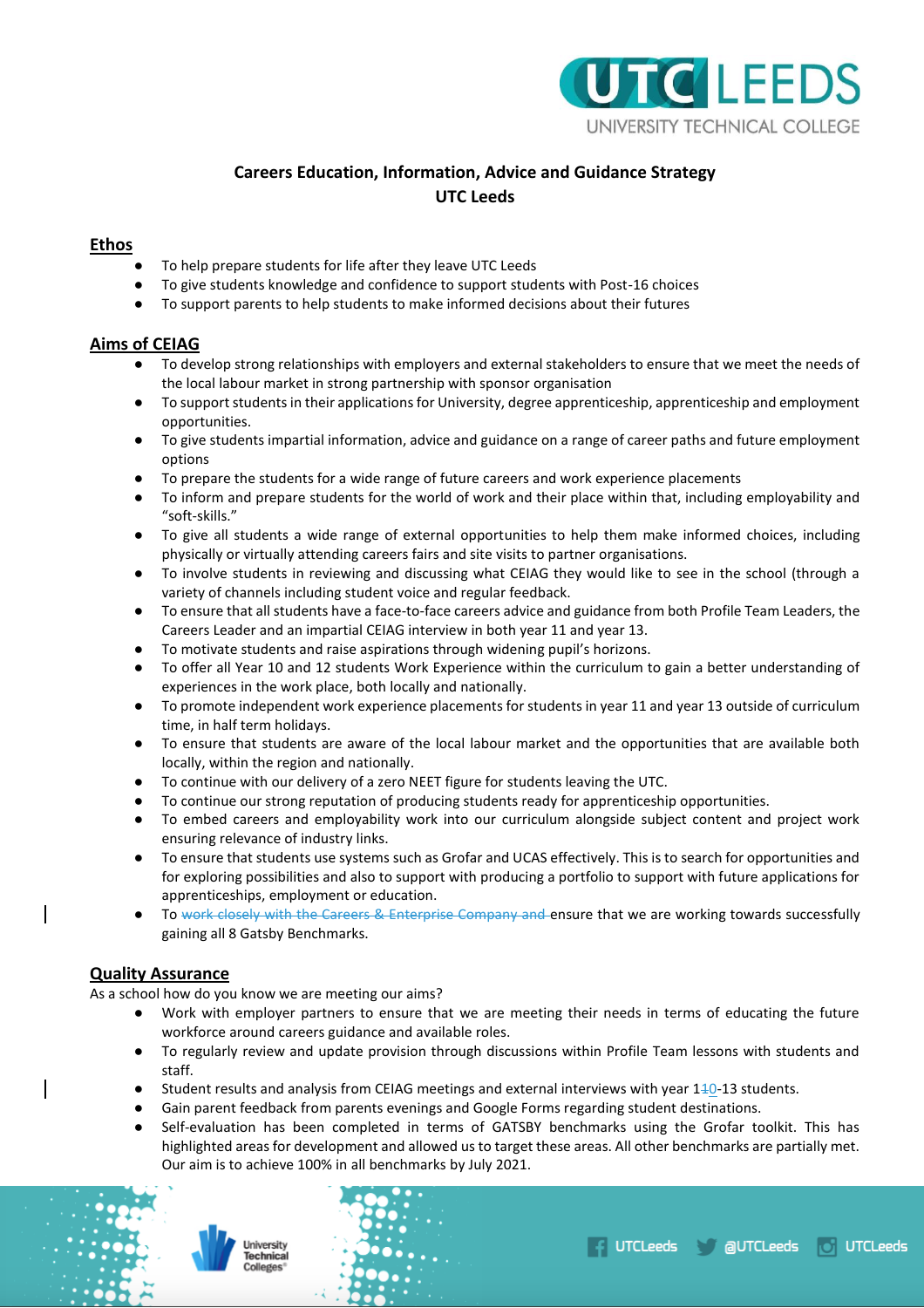

UNIVERSITY TECHNICAL COLLEGE

UTCLeeds **dela**UTCLeeds

**O** UTCLeeds

- Work with external agencies such as Leeds City Council Employment Hhub, and Tracey Greig to remain abreast of upcoming opportunities.
- Careers Advice and Guidance seen within the college as a priority, emphasised through Senior Leadership and member of staff responsibility.
- Governor support for employer engagement is shown through increase this academic year in industry representatives on the governing body (including Chair of Governors – Tim CravenMark Goldstone).

## **Key Actions**

- Develop CEIAG lessons for all students year 10-13 within Profile Team sessions regarding exploring opportunities, specifically in engineering but also with other areas with skills shortages.
- Invite a range of speakers into school to provide career talks, workshops and alternative activities in order to ensure that students are receiving a broad range of independent CEIAG.
- Continue to engage with external organisations including the Apprenticeship Support & Knowledge Service (ASK), JCP Support for Schools, Institute of Civil Engineers, National Careers Service, Shape Your Future, LMI.
- Further develop relationships for enrichment opportunities including voluntary work and fundraising with voluntary/third sector including organisations such as Micro-Tyco and ST Georges Crypt.
- Provide CPD for teaching staff to develop provision of careers across the curriculum. Complete a subject audit for careers provision in subject areas.
- Increase the number and range of experience for students to widen their career choices. This includes but is not exhaustive of the following –
	- o STEM activities
	- o Physical or virtual visits to University
	- o Workshops on improving employability such as how to write an effective cv or personal statement
	- o Aspiration activities for groups of students
	- o Enterprise competitions and challenges
	- o Employer lunch and learns
	- o Careers fairs & Networking events both at the UTC and externally
	- o Apprenticeship Support & Knowledge Service
	- o Job Centre Plus Support for Schools guidance on LMI and employability skills
	- o Ensure that aspirational and innovative opportunities are available to our students.

## **Monitoring and tracking of young people**

In order to support our students fully we track

- Intended destinations
- Supports the September Guarantee and Activity Survey
- Offering individualised support to those students who are at risk of becoming NEET through a number of avenues, including a newly developed relationship with the JCP Support for Schools programme for job coaching and mentoring for potential NEET students.

**Careers Leader/Business Engagement Leader – Mr Neil Copsey**

# **Organisations supporting UTC Leeds (Activities/experiences/knowledge/projects)**

See website